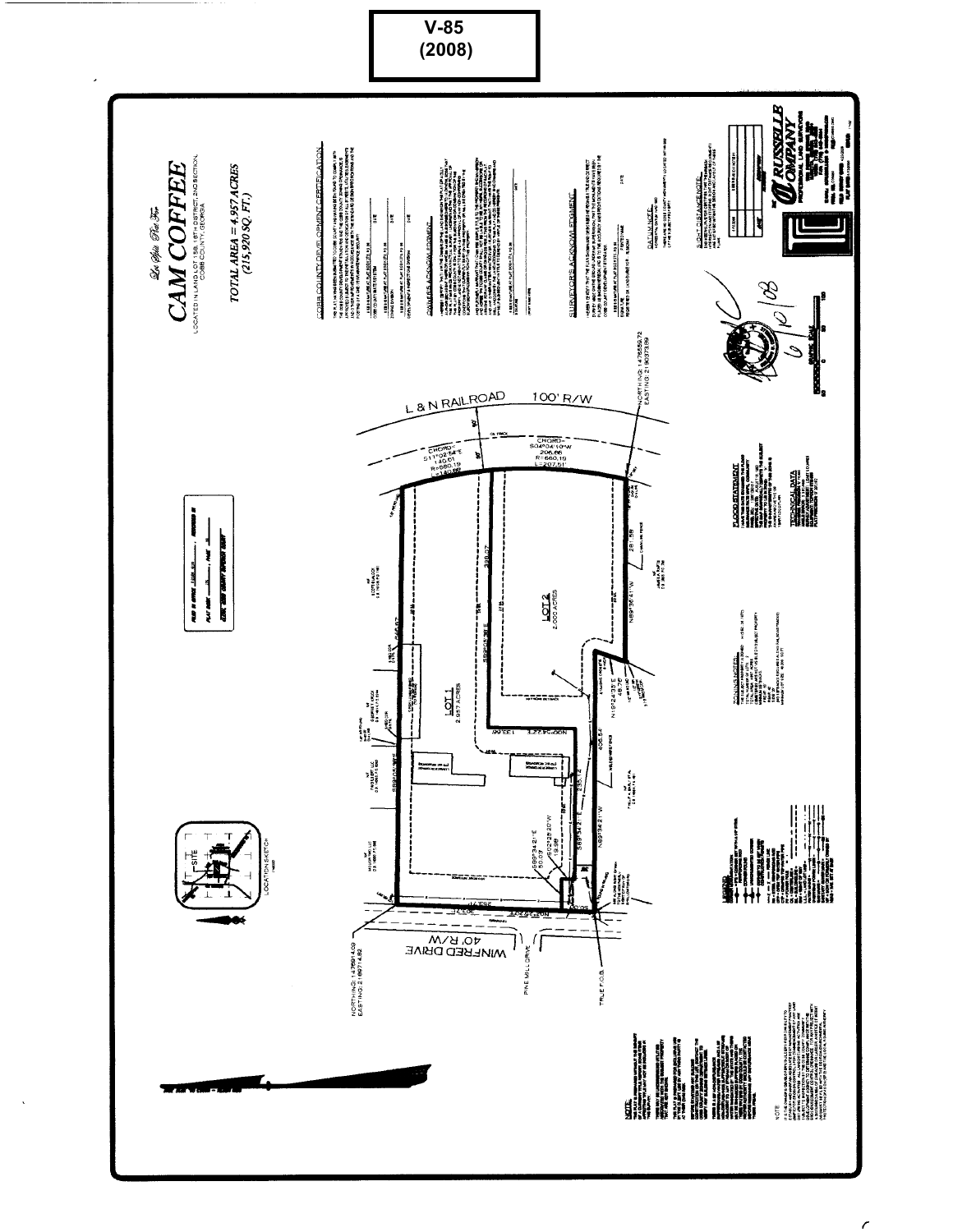| <b>APPLICANT:</b>                          | Cam Coffee |                                                       | <b>PETITION NO.:</b>                                                                   | $V-85$ |
|--------------------------------------------|------------|-------------------------------------------------------|----------------------------------------------------------------------------------------|--------|
| <b>PHONE:</b><br>404-516-9565              |            | <b>DATE OF HEARING:</b>                               | $08-13-08$                                                                             |        |
| <b>REPRESENTATIVE:</b>                     |            | Russell L. Adkins, Jr.                                | <b>PRESENT ZONING:</b>                                                                 | HI     |
| <b>PHONE:</b>                              |            | 770-422-0045                                          | <b>LAND LOT(S):</b>                                                                    | 158    |
|                                            |            | <b>PROPERTY LOCATION:</b> Located on the east side of | <b>DISTRICT:</b>                                                                       | 16     |
| Winfred Drive, north of Shallowford Road   |            | <b>SIZE OF TRACT:</b>                                 | 4.95 acres                                                                             |        |
| (4450 Winfred Drive).                      |            |                                                       | <b>COMMISSION DISTRICT:</b>                                                            | 3      |
| <b>TYPE OF VARIANCE:</b><br>property line. |            |                                                       | Waive the side setback from the required 20 feet to zero feet adjacent to the northern |        |

## **COMMENTS**

**TRAFFIC:** This request will not have an adverse impact on traffic.

**DEVELOPMENT & INSPECTIONS:** No comments.

**STORMWATER MANAGEMENT:** No significant stormwater management impacts anticipated. Site improvements must meet current stormwater management requirements and development standards.

**HISTORIC PRESERVATION:** After examining Civil War trench maps, Cobb County historic property surveys, county maps, and various other resources, staff has no comments regarding the impact or treatment of historic and/or archaeological resources.

**CEMETERY PRESERVATION:** There is no significant impact on the cemetery site listed in the Cobb County Cemetery Preservation Commission's Inventory Listing which is located in this, or adjacent land lot.

**WATER:** No conflict.

**SEWER:** No conflict.

| OPPOSITION: NO. OPPOSED PETITION NO. SPOKESMAN         |                                                                                                                                                           |     |
|--------------------------------------------------------|-----------------------------------------------------------------------------------------------------------------------------------------------------------|-----|
| <b>BOARD OF APPEALS DECISION</b><br>APPROVED MOTION BY | H1<br>S<br>$GC$ 132<br>Rd<br>$R-20$<br>п<br>Canton<br><b>Hillcrest Dr</b>                                                                                 | 130 |
| STIPULATIONS:                                          | CRC<br>$\mathbf{L}$<br>$R-20$<br>Dover St<br>п<br>PSC<br><b>SITE</b><br>LI                                                                                |     |
|                                                        | မ္တ<br>GC<br>LI<br>Cauthen <sup>(</sup><br>Pine Mill Dr<br>157<br>HI                                                                                      | 159 |
|                                                        | RA-4<br>NRC<br>Ξ<br>$\mathbf{L}$<br>L1<br><b>Highland</b><br><b>NS</b><br>$\mathsf{u}$                                                                    |     |
|                                                        | R-20<br>o,<br>GC<br><b>Shallowford Rd</b><br>Shallowford Rd<br>Shallowford Rd.<br>RA-5<br>GC<br>GC<br>$R-20$<br>203<br>HI<br>GC<br>CR <sub>C</sub><br>081 |     |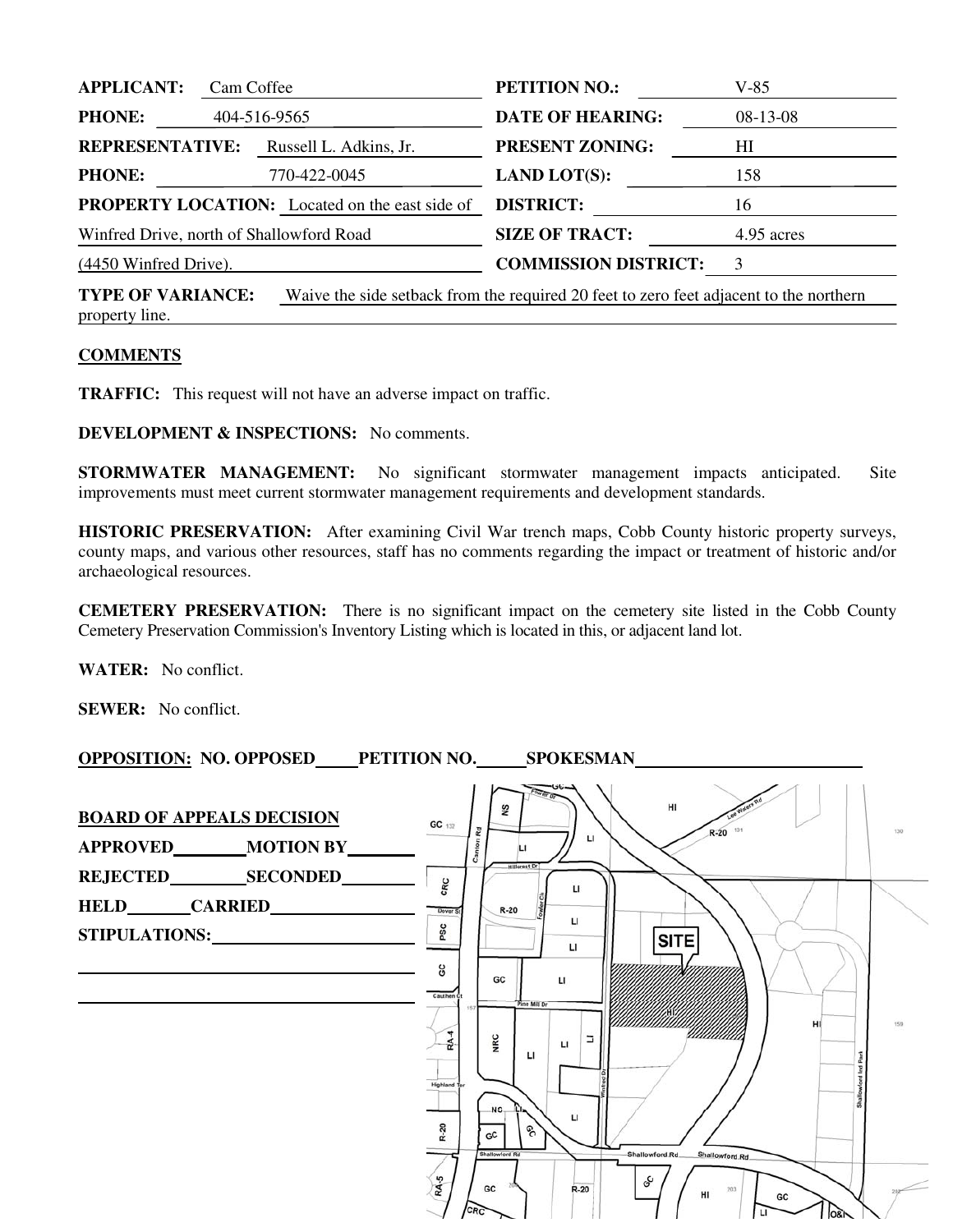## Cobb County Fire and Emergency Services

Applicant Name: Cam Coffee Petition Number: V-85 Date: 6.23.2008

## *Fire Marshal Comments*

## Fire Apparatus Access Road

All access roads shall have an all weather driving surface capable of supporting 75,000 pounds with an unobstructed width of not less than 20 feet, 25 feet inside turning radius, 50 foot outside turning radius and unobstructed vertical clearance of not less than 13 feet 6 inches.

Access road shall extend to within 150-feet of all portions of the facility or any portion of the exterior wall of the first floor.

Dead-end access roads in excess of 150-feet shall be provided with a turn-around by one of the following methods:

Commercial: Cul-de-sac without an island to have a 60 foot paved radius **or** Hammerhead turnaround – total of 110-feet needed  $(45 \text{ feet} + 20 \text{ foot wide roadway} + 45 \text{ feet}).$ 

Residential subdivision: Cul-de-sac with an island – minimum 60 foot radius to outside curb, measured to inside of curb, minimum lane width 24 feet **or** Cul-de-sac without an island – 38 foot outside radius **or** Hammerhead turn-around – total of 110 feet needed (45 feet + 20 foot wide roadway + 45 feet).

Driveway access to a single family home must be 10 feet wide. A hammer head turnaround or cul-de-sac is required when a driveway exceeds 1000 feet. (See requirements for dimensions under residential subdivision).

Fire Hydrant

Commercial: Fire hydrant within 500 feet of most remote part of structure. Residential: Fire hydrant within 500 feet of structure.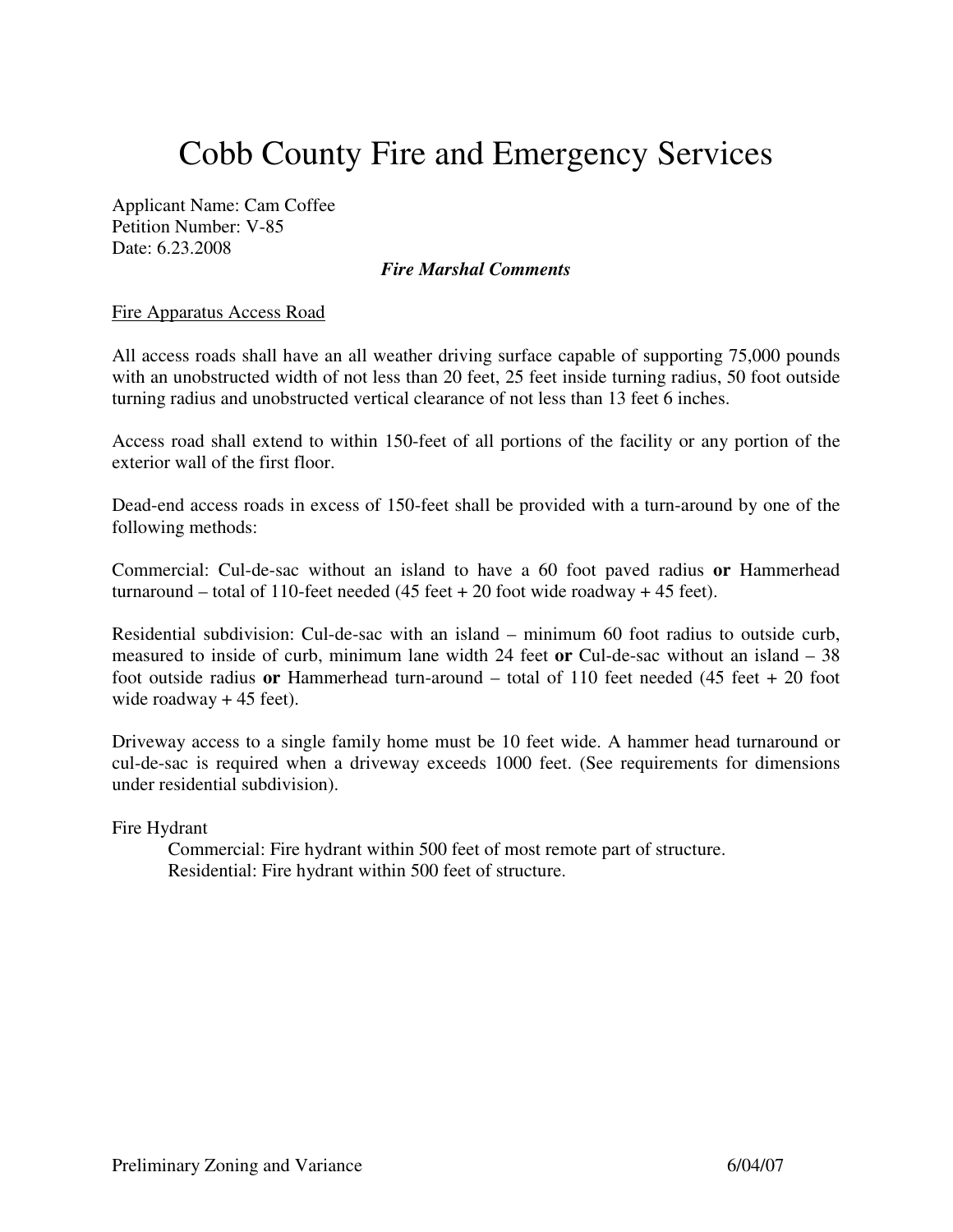

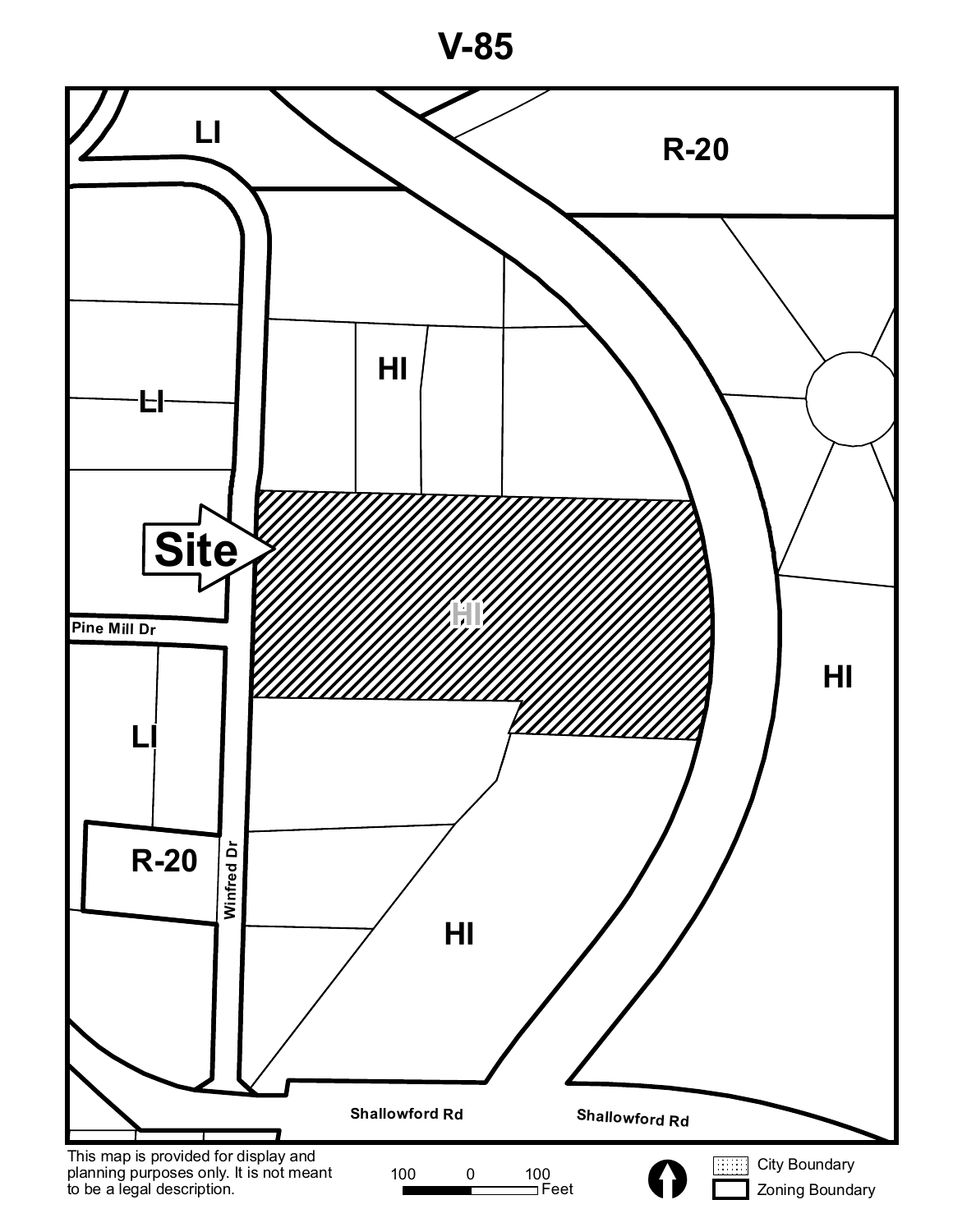|                                                                                                                                                                                                                                                                                                                                                                                                                          |                                           | <b>Application for Variance</b>                        |          |                                  |                                                              |
|--------------------------------------------------------------------------------------------------------------------------------------------------------------------------------------------------------------------------------------------------------------------------------------------------------------------------------------------------------------------------------------------------------------------------|-------------------------------------------|--------------------------------------------------------|----------|----------------------------------|--------------------------------------------------------------|
|                                                                                                                                                                                                                                                                                                                                                                                                                          |                                           | <b>Cobb County</b>                                     |          |                                  |                                                              |
|                                                                                                                                                                                                                                                                                                                                                                                                                          |                                           | (type or print clearly)                                |          | Application No.<br>Hearing Date: |                                                              |
| Applicant $\angle$                                                                                                                                                                                                                                                                                                                                                                                                       |                                           |                                                        |          |                                  | AM Coffee Business Phone 770-516-9565Home Phone 710-318-2616 |
| (representative's name, printed)                                                                                                                                                                                                                                                                                                                                                                                         |                                           | L. Adkins, In Address 2653 Canton                      | (street. |                                  | Marieth GA 30066                                             |
| (representative's signature)                                                                                                                                                                                                                                                                                                                                                                                             |                                           | h. Business Phone $\frac{110 \text{ Hz}}{222}$         | Signed   |                                  | <u>ne 170-634-0</u> 0S4                                      |
| My commission expires: $3-\sqrt{201}$                                                                                                                                                                                                                                                                                                                                                                                    |                                           |                                                        |          |                                  | Notary Public                                                |
| Titleholder                                                                                                                                                                                                                                                                                                                                                                                                              |                                           |                                                        |          |                                  | Business Phone 770576-9565 Home Phone 270 826 586/           |
| Signature                                                                                                                                                                                                                                                                                                                                                                                                                | (attach additional signatures, if needed) | Address:                                               |          |                                  | and delivered in presence of:                                |
| My commission expires: $\sqrt{3-11-2011}$                                                                                                                                                                                                                                                                                                                                                                                |                                           |                                                        |          |                                  | Notary Public                                                |
| Present Zoning of Property                                                                                                                                                                                                                                                                                                                                                                                               |                                           |                                                        |          |                                  |                                                              |
| Location __                                                                                                                                                                                                                                                                                                                                                                                                              |                                           | (street address, if applicable, fiearest intersection, |          |                                  |                                                              |
| Land Lot(s) $\frac{15\%}{25\%}$                                                                                                                                                                                                                                                                                                                                                                                          |                                           |                                                        |          |                                  | $District$ / $\leftarrow$ Size of Tract 3 Acre(s)            |
| Please select the extraordinary and exceptional condition(s) to the piece of property in question.<br>condition(s) must be peculiar to the piece of property involved.                                                                                                                                                                                                                                                   |                                           |                                                        |          |                                  | The                                                          |
|                                                                                                                                                                                                                                                                                                                                                                                                                          |                                           |                                                        |          |                                  |                                                              |
| The Cobb County Zoning Ordinance Section 134-94 states that the Cobb County Board of Zoning Appeals must<br>determine that applying the terms of the Zoning Ordinance without the variance would create an unnecessary<br>hardship. Please state what hardship would be created by following the normal terms of the ordinance.<br>TO RENACE UNCIANCE #126 daTed B/12,<br>A GREAT DEAL of MENCY HAS SEEN INVESTED IN THE |                                           |                                                        |          |                                  |                                                              |
| Building since 2006.                                                                                                                                                                                                                                                                                                                                                                                                     |                                           |                                                        |          |                                  |                                                              |
|                                                                                                                                                                                                                                                                                                                                                                                                                          |                                           |                                                        |          |                                  |                                                              |
| List type of variance requested: <u>ENCROTCHMENT</u> TO DO                                                                                                                                                                                                                                                                                                                                                               |                                           | existING OPEN SHEQ Building                            |          |                                  |                                                              |